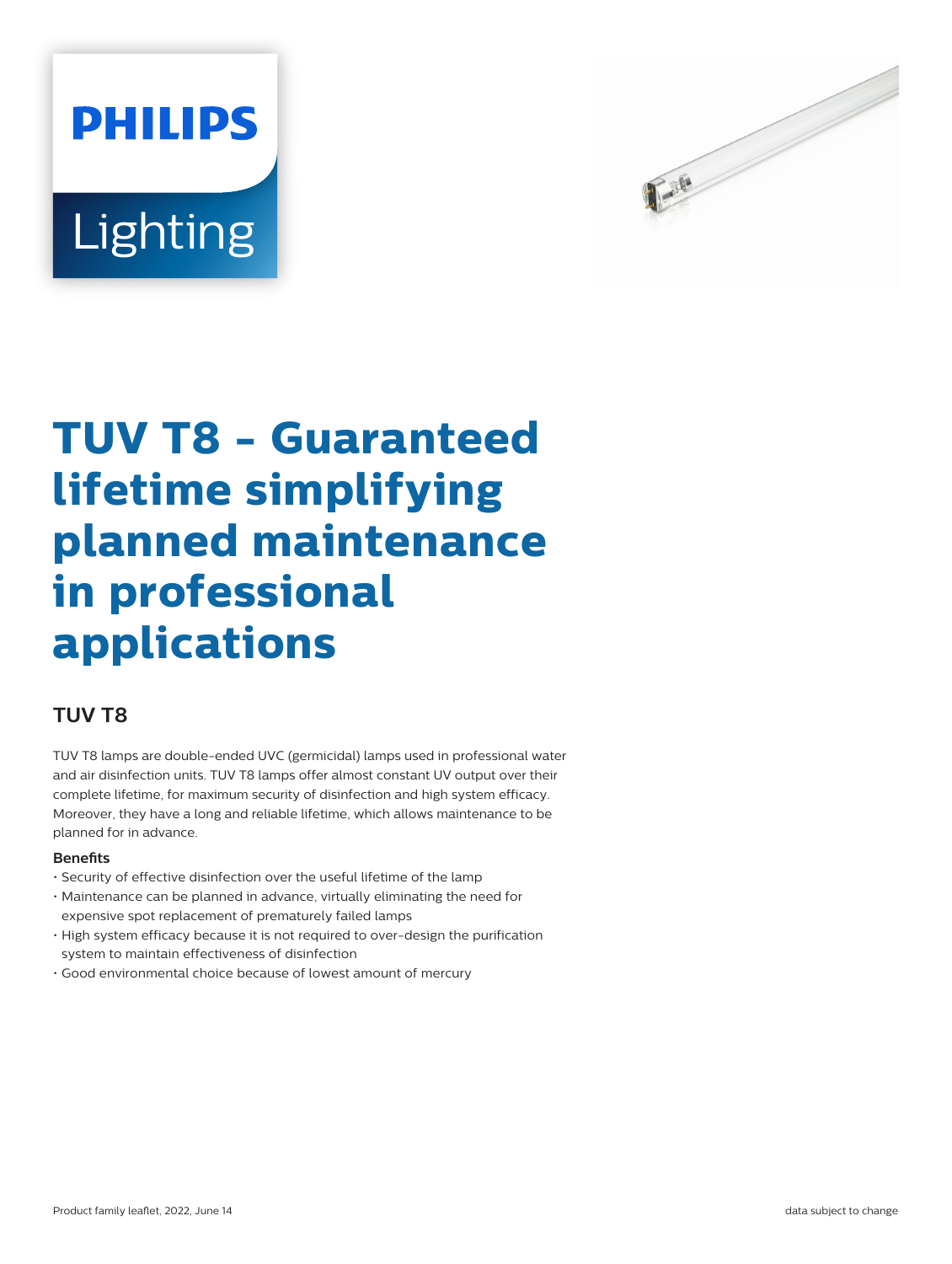#### **Features**

- Short-wave UV radiation with a peak at 253.7 nm (UVC) for disinfection purposes
- Protective inside coating ensures constant UV output over the complete lifetime of the lamp
- Long lifetime of 18.000 hours (based on operation on a Philips electronic driver)
- High reliability with the lowest percentage of lamps that fail prematurely in the market (90% of all lamps still operate on full output and quality after 15,000 hrs if operated on a Philips electronic driver)
- Special lamp glass filters out the 185 nm ozone-forming radiation
- High Output versions available for optimum UVC output per lamp length, allowing for reduction of system size
- Warning sign on lamp indicates that the lamp radiates UVC

#### **Application**

- Air disinfection systems in professional applications such as universities, hospitals, jails and laboratories
- Upper air and whole room disinfection equipment in hospitals, intensive care units and surgery rooms
- Areas with low maintenance and/or disruptive costs
- Fish ponds and process water units

#### **Warnings and Safety**

- A lamp breaking is extremely unlikely to have any impact on your health. If a lamp breaks, ventilate the room for 30 minutes and remove the parts, preferably with gloves. Put them in a sealed plastic bag and take it to your local waste facilities for recycling. Do not use a vacuum cleaner.
- DANGER: Risk Group 3 Ultra Violet product. These lamps emit high-power UV radiation that can cause severe injury to skin and eyes. Avoid eye and skin exposure to unshielded product. Use only in an enclosed environment which shields users from the radiation.

#### **Dimensional drawing**



| <b>Product</b>                                                  |  | $D(max)$ $A(max)$ $B(max)$ $B(min)$           | $C$ (max) |
|-----------------------------------------------------------------|--|-----------------------------------------------|-----------|
| <b>TUV 36W SLV/6</b>                                            |  | 28 mm 1199.4 mm 1206.5 mm 1204.1 mm 1213.6 mm |           |
| TUV 75W HO 1SL/6                                                |  | 28 mm 1199.4 mm 1206.5 mm 1204.1 mm 1213.6 mm |           |
| <b>TUV 15W SLV/25</b>                                           |  | 28 mm 437.4 mm 444.5 mm 442.1 mm 451.6 mm     |           |
| TUV 30W 1SL/25-Latest 28 mm 894.6 mm 901.7 mm 899.3 mm 908.8 mm |  |                                               |           |
| TUV 25W 1SL/25                                                  |  | 28 mm 437.4 mm 444.5 mm 442.1 mm 451.6 mm     |           |
| TUV T8 F17 1SL/25                                               |  | 28 mm 589.8 mm 596.9 mm 594.5 mm 604.0 mm     |           |

| <b>General Information</b> |              |
|----------------------------|--------------|
| Cap-Base                   | G13          |
| Useful Life (Nom)          | 9000 h       |
| <b>Main Application</b>    | Disinfection |
|                            |              |
| <b>Light Technical</b>     |              |
| Colour Code                | TUV          |
| <b>Colour Designation</b>  |              |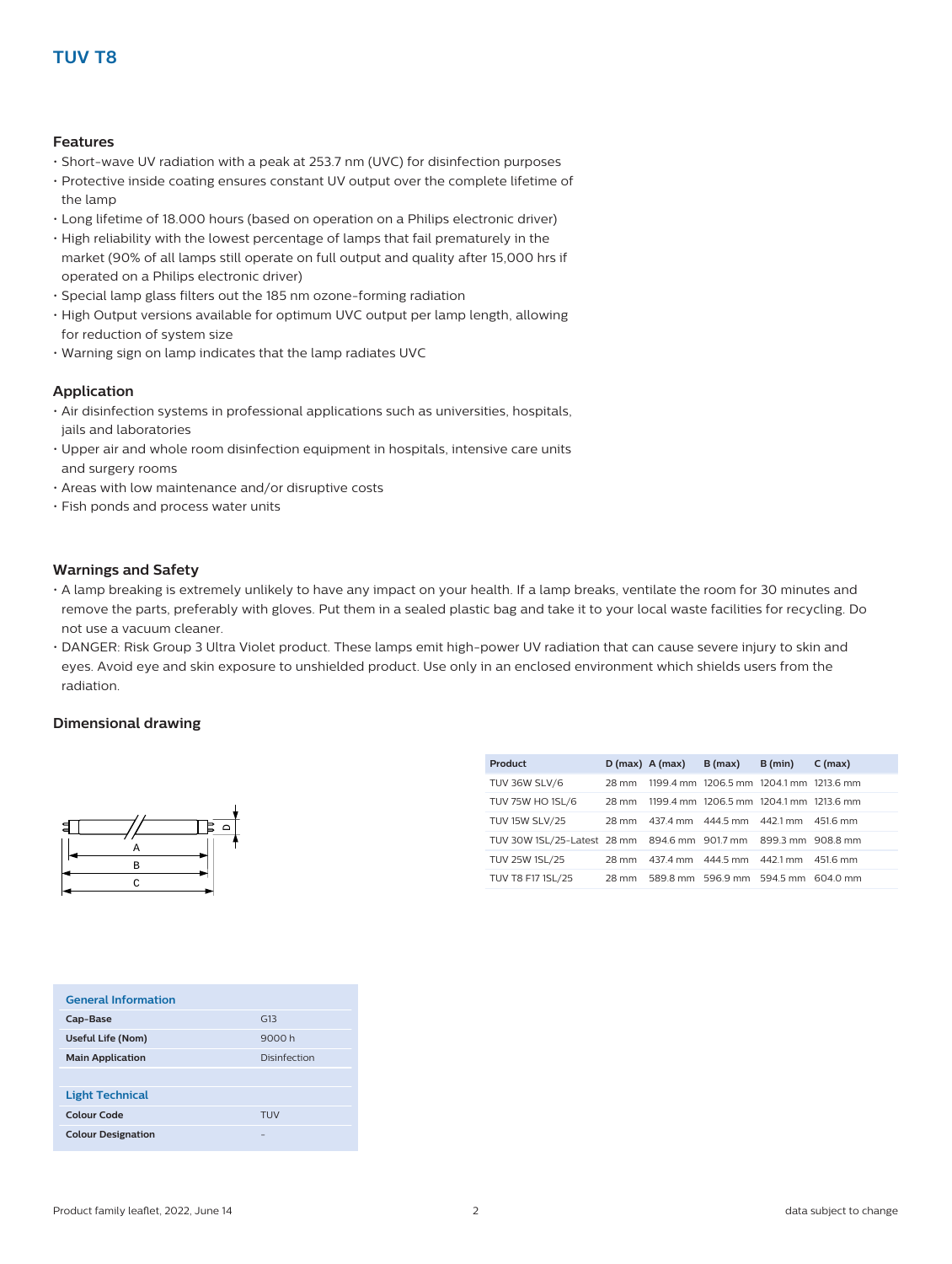#### **Approval and Application**

| <b>Order Code</b> | <b>Full Product Name</b> | Mercury (Hg) Content (Nom) | Order Code | <b>Full Product Name</b> | Mercury (Hg) Content (Nom) |
|-------------------|--------------------------|----------------------------|------------|--------------------------|----------------------------|
| 26413840          | TUV T8 F17 1SL/25        | 5.0 mg                     | 72620940   | TUV 30W 1SL/25           | 2.0 <sub>mg</sub>          |
| 72617940          | <b>TUV 15W SLV/25</b>    | 2.0 <sub>mg</sub>          | 61854210   | TUV 36W SLV/6            | 2.0 <sub>mg</sub>          |
| 64161840          | TUV 25W 1SL/25           | 2.0 <sub>mg</sub>          | 61851110   | <b>TUV 75W HO 1SL/6</b>  | 2.0 <sub>mg</sub>          |

#### **Operating and Electrical**

|          |                                    | Order Code Full Product Name Lamp Current (Nom) Voltage (Nom) Power (Nom) |      |        |
|----------|------------------------------------|---------------------------------------------------------------------------|------|--------|
|          | 26413840 TUV T8 F17 1SL/25 0.236 A |                                                                           | 72 V | 16.7 W |
| 72617940 | <b>TUV 15W SLV/25</b>              | 0.335 A                                                                   | 55 V | 15.5 W |
| 64161840 | TUV 25W 1SL/25                     | 0.612 A                                                                   | 48 V | 25 W   |

|          |                          | Order Code Full Product Name Lamp Current (Nom) Voltage (Nom) Power (Nom) |       |      |
|----------|--------------------------|---------------------------------------------------------------------------|-------|------|
| 72620940 | TUV 30W 1SL/25           | 0.365 A                                                                   | 102 V | 30 W |
| 61854210 | TUV 36W SLV/6            | 0.44 A                                                                    | 103V  | 36 W |
| 61851110 | TUV 75W HO 1SL/6 0.835 A |                                                                           | 110 V | 75 W |

#### **General Information**

| Order Code | <b>Full Product Name</b> | <b>System Description</b> |
|------------|--------------------------|---------------------------|
| 26413840   | TUV T8 F17 1SL/25        | na                        |
| 72617940   | <b>TUV 15W SLV/25</b>    | na                        |
| 64161840   | TUV 25W 1SL/25           | na                        |

| Order Code | <b>Full Product Name</b> | <b>System Description</b> |
|------------|--------------------------|---------------------------|
| 72620940   | TUV 30W 1SL/25           | na                        |
| 61854210   | TUV 36W SLV/6            | na                        |
| 61851110   | <b>TUV 75W HO 1SL/6</b>  | High Output (HO)          |

#### **Light Technical**

| Order Code | <b>Full Product Name</b> | <b>Lumen Depreciation At Useful Lifetime</b> | Ord |
|------------|--------------------------|----------------------------------------------|-----|
| 26413840   | TUV T8 F17 1SL/25        | 15 %                                         | 726 |
| 72617940   | <b>TUV 15W SLV/25</b>    | 12%                                          | 618 |
| 64161840   | TUV 25W 1SL/25           | 12%                                          | 618 |

| Order Code | <b>Full Product Name</b> | <b>Lumen Depreciation At Useful Lifetime</b> |
|------------|--------------------------|----------------------------------------------|
| 72620940   | TUV 30W 1SL/25           | 12%                                          |
| 61854210   | TUV 36W SLV/6            | $10\%$                                       |
| 61851110   | <b>TUV 75W HO 1SL/6</b>  | 12%                                          |

#### **Mechanical and Housing**

| Order Code | <b>Full Product Name</b> | <b>Bulb Shape</b> |
|------------|--------------------------|-------------------|
| 26413840   | TUV T8 F17 1SL/25        | T8                |
| 72617940   | <b>TUV 15W SLV/25</b>    | T26               |
| 64161840   | TUV 25W 1SL/25           | T2R               |

| Order Code | <b>Full Product Name</b> | <b>Bulb Shape</b> |
|------------|--------------------------|-------------------|
| 72620940   | TUV 30W 1SL/25           | T26.              |
| 61854210   | TUV 36W SLV/6            | T26.              |
| 61851110   | <b>TUV 75W HO 1SL/6</b>  | T26.              |

#### **UV**

| Order Code | <b>Full Product Name</b> | <b>UV-C Radiation</b> |
|------------|--------------------------|-----------------------|
| 26413840   | TUV T8 F17 1SL/25        | 4.5 W                 |
| 72617940   | <b>TUV 15W SLV/25</b>    | 4.9 W                 |
| 64161840   | TUV 25W 1SL/25           | 7 W                   |

| Order Code | <b>Full Product Name</b> | <b>UV-C Radiation</b> |
|------------|--------------------------|-----------------------|
| 72620940   | <b>TUV 30W 1SL/25</b>    | 11.5 W                |
| 61854210   | TUV 36W SLV/6            | 15.0 W                |
| 61851110   | <b>TUV 75W HO 1SL/6</b>  | 25.5 W                |